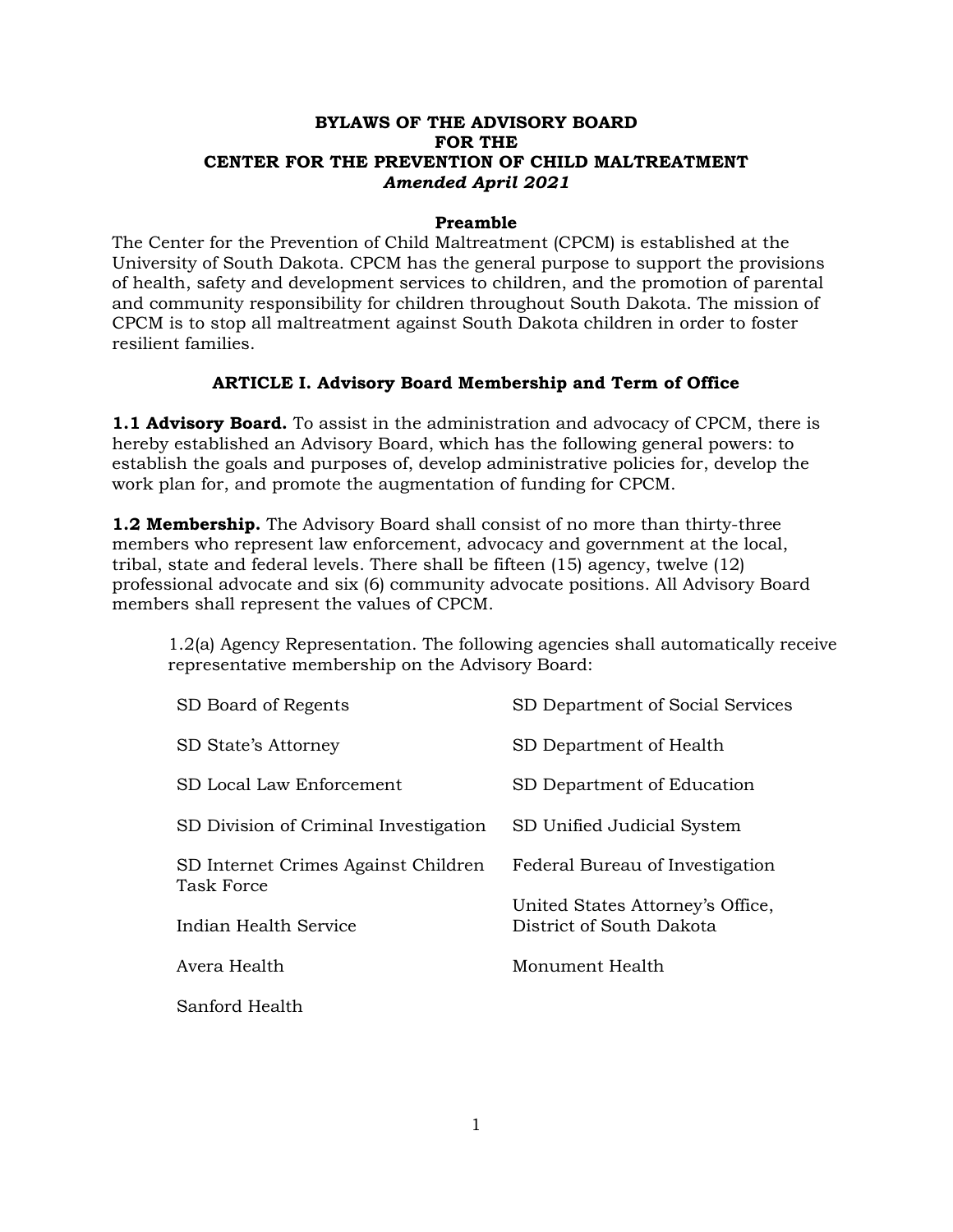The representatives shall be selected internally by each agency. The Nominating Committee may assist in representative selection at the request of the agency. Should the agency choose not to fill their representative membership, the membership position shall remain open. No open agency slot may be filled by an alternate agency.

1.2(b) Professional Advocates. The Advisory Board shall include professional advocates, with the following advocacy agencies represented:

| SD Legislative Member                      | Tribal Representative                                                                                                            |
|--------------------------------------------|----------------------------------------------------------------------------------------------------------------------------------|
| (2 positions)                              | (2 positions)                                                                                                                    |
| County Victim's Advocate                   | Tribal Victim's Advocate                                                                                                         |
| $(1$ position)                             | $(1$ position)                                                                                                                   |
| South Dakota Universities<br>(2 positions) | Advocacy Agencies, one of which<br>represents a Child Advocacy Center,<br>CACSD, and a CAC medical<br>professional (4 positions) |

1.2(c) Community Advocates. There shall be six (6) community advocate positions on the Advisory Board representing a diverse group of community members and leaders from across South Dakota. At least one community advocate member shall be a survivor and/or family member of a survivor of child maltreatment.

1.2(d) CPCM Director. The CPCM Director shall serve as ex-officio, non-voting Secretary-Treasurer of the Advisory Board. The CPCM Director shall also serve as parliamentarian in alignment with Robert's Rules of Order. The CPCM Director may be assisted by CPCM staff in the performance of the Director's duties.

#### **Article II. Officers**

**2.1 Election of Officers.** The election of officers shall take place at the annual meeting (3.1.a) of the Advisory Board. The Advisory Board Chair shall accept nominations from the Nominating Committee (4.3) and shall also accept nominations from the floor during the annual meeting. Election of officers shall be viva-voce (voice vote or show of hands). A motion for officer election by ballot may be requested to the Advisory Board Chair by any Advisory Board member in lieu of viva-voce election. No person shall be elected, or continue to serve, as an Officer unless he or she is a current member of the Advisory Board.

2.1(a) Chair and Vice-Chair. In odd years, the Advisory Board shall elect a chair from members of the Advisory Board. In even years, the Advisory Board shall elect a vice-chair from members of the Advisory Board.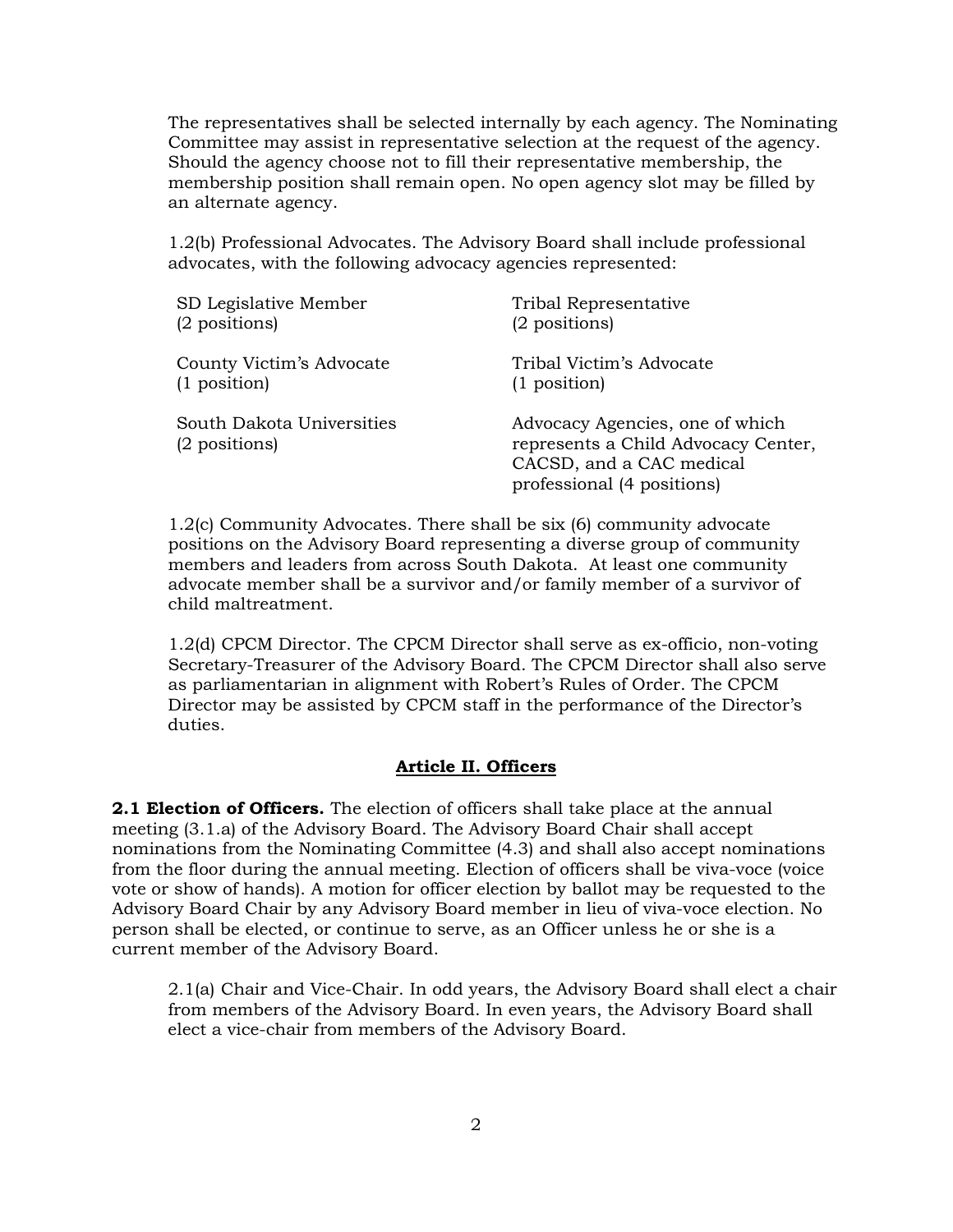2.1(b) Secretary-Treasurer. The CPCM Director shall serve as the ex-officio, non-voting Secretary-Treasurer of the Advisory Board. The Secretary- Treasurer shall also serve as parliamentarian in alignment with Robert's Rules of Order.

**2.2 Selection of Professional and Community Advocates.** The selection of professional and community advocates shall take place at the annual meeting (3.1.a) of the Advisory Board. The Nominating Committee shall be responsible for presenting a slate of advocates to fill the professional and community advocate positions. The Advisory Board Chair shall also accept nominations from the floor during the annual meeting. Election of advocates shall be viva-voce (voice vote or show of hands).

2.2(a) Professional Advocates. Any open professional advocate position on the Advisory Board shall be selected the Advisory Board at each annual meeting.

2.2(b) Community Advocates. Three community advocates shall be selected by the Advisory Board at each annual meeting for two-year terms. At the first annual meeting following the adoption of these Bylaws, the Advisory Board shall elect three Community Advocates, and at each successive annual meeting three Community Advocates shall be elected.

**2.3 Terms of Officers and Community Advocates.** Officers and community advocates shall hold office for a term of two (2) years and until their successors are elected. Officers and community advocates may be eligible for re-election for no more than two additional successive terms (maximum of six (6) years consecutive service). All terms shall begin as the Advisory Board Chair declares each officer elected during the annual meeting. The CPCM Director, as the ex-officio, non-voting Secretary-Treasurer, the agency representatives and the professional advocates are not subject to term limits.

**2.4 Vacancy of Officers.** If a vacancy should occur in one of the Officer positions, the Advisory Board shall appoint an Advisory Board member to fill such vacancy at a regular or special meeting as soon as reasonably possible. The officer so appointed shall serve the remainder of the unexpired term and thereafter may serve in the same office for no more than two (2) additional successive terms (maximum of six (6) years consecutive service).

**2.5 Removal of Officers, Professional Advocates, and Community Advocates.** An Officer can be removed from office, with or without cause, by a majority of members then serving. The Advisory Board shall proceed to fill the vacancy as provided by Section 2.3 of the Bylaws for the unexpired term of the officer being replaced. Professional advocates and community advocates can be removed from the Advisory Board, with or without cause, by a majority of members then serving. Vacancies in for the professional advocate and community advocate positions will not be filled until the next regularly held annual meeting.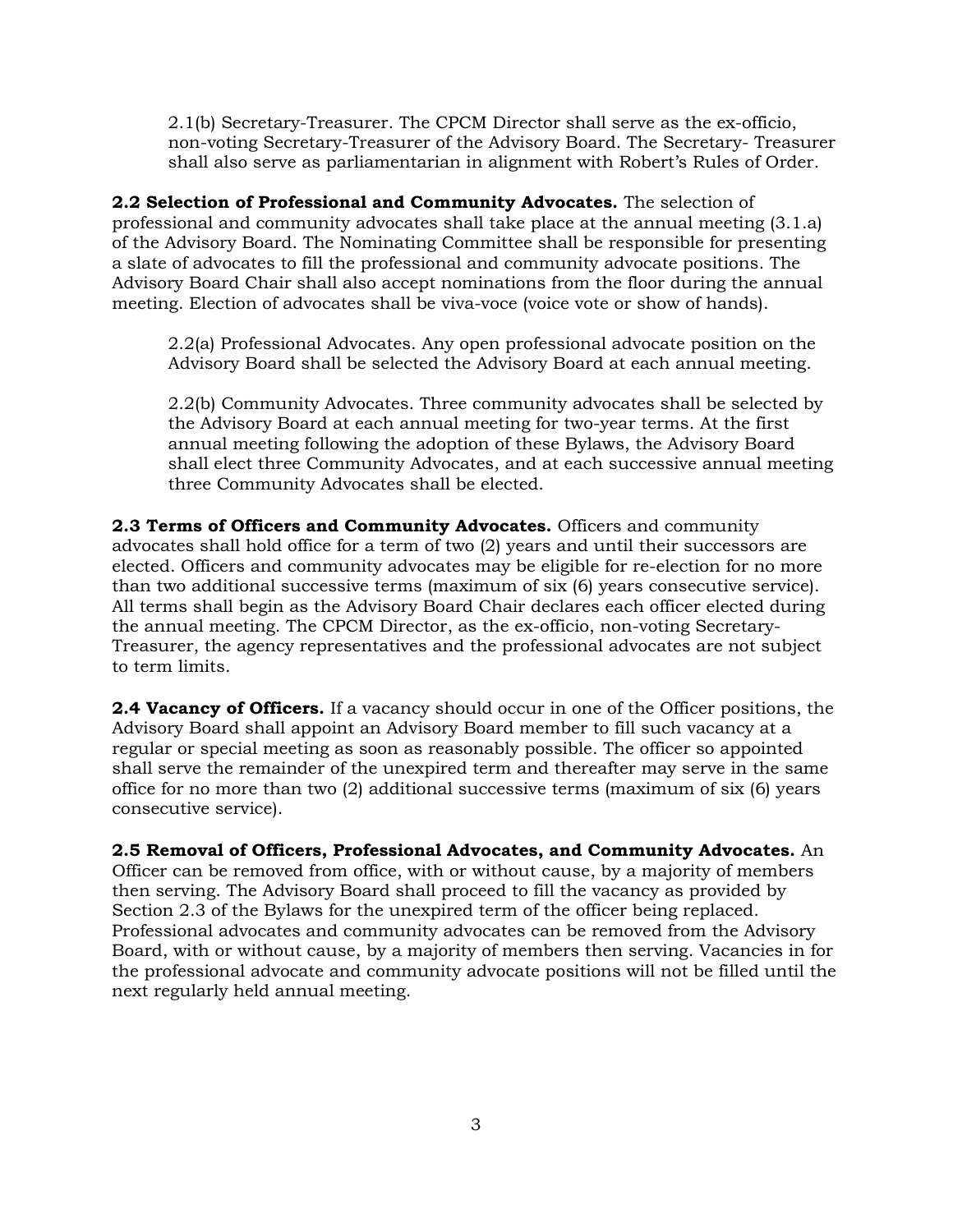### **2.6 Duties of Officers. The Officers shall perform the duties prescribed by these Bylaws.**

2.6(a) The Advisory Board Chair shall:

- i. Preside at all meetings of the Advisory Board.
- ii. Be an ex officio, non-voting member of all committees of the Advisory Board.
- iii. Appoint all ad hoc Advisory Board committees, the terms of which may not exceed the term of the Chair.
- iv. Appoint the chair, vice-chair and members of each standing committee, except as otherwise specifically provided in these bylaws.
- v. Perform all duties as may be assigned by the Advisory Board.
- 2.6(b) The Advisory Board Vice-Chair shall:
	- i. Preside at all meetings of the Advisory Board in the absence of the Chair.
	- ii. Perform all duties as may be assigned by the Advisory Board.
	- iii. Assume the office and duties of the Chair, in the event that office becomes vacant, until the Advisory Board fills such vacancy through an election as set forth in Section 2.3.
- 2.6(c) The Secretary-Treasurer shall:
	- i. Keep accurate record of all proceedings of the CPCM Advisory Board and make the minutes and records available to members upon request.
	- ii. Keep the official membership roll and to call roll whenever required.
	- iii. Provide informational reports on sponsored program activity, including but not limited to grants and donations, in support of CPCM activities.
	- iv. Serve as parliamentarian in alignment with Robert's Rules of Order.
	- v. Perform all duties as may be assigned by the Advisory Board.
	- vi. Assume the office and duties of the Vice-Chair, in the event that office becomes vacant, until the Advisory Board fills such vacancy. In the event the offices of both the Chair and the Vice-Chair should become vacant, the secretary shall assume the office of the Chair until the Advisory Board fills such vacancy through an election.

**2.7 Duties of Advisory Board Members.** The Advisory Board shall be subject to the mission of CPCM. No Advisory Board member shall act in conflict with action taken by CPCM. The Advisory Board shall: have general supervision of the affairs of the association between meetings; fix the date, hour, and place of meetings, in compliance with 3.1; make recommendations to CPCM pertaining to its execution of the approved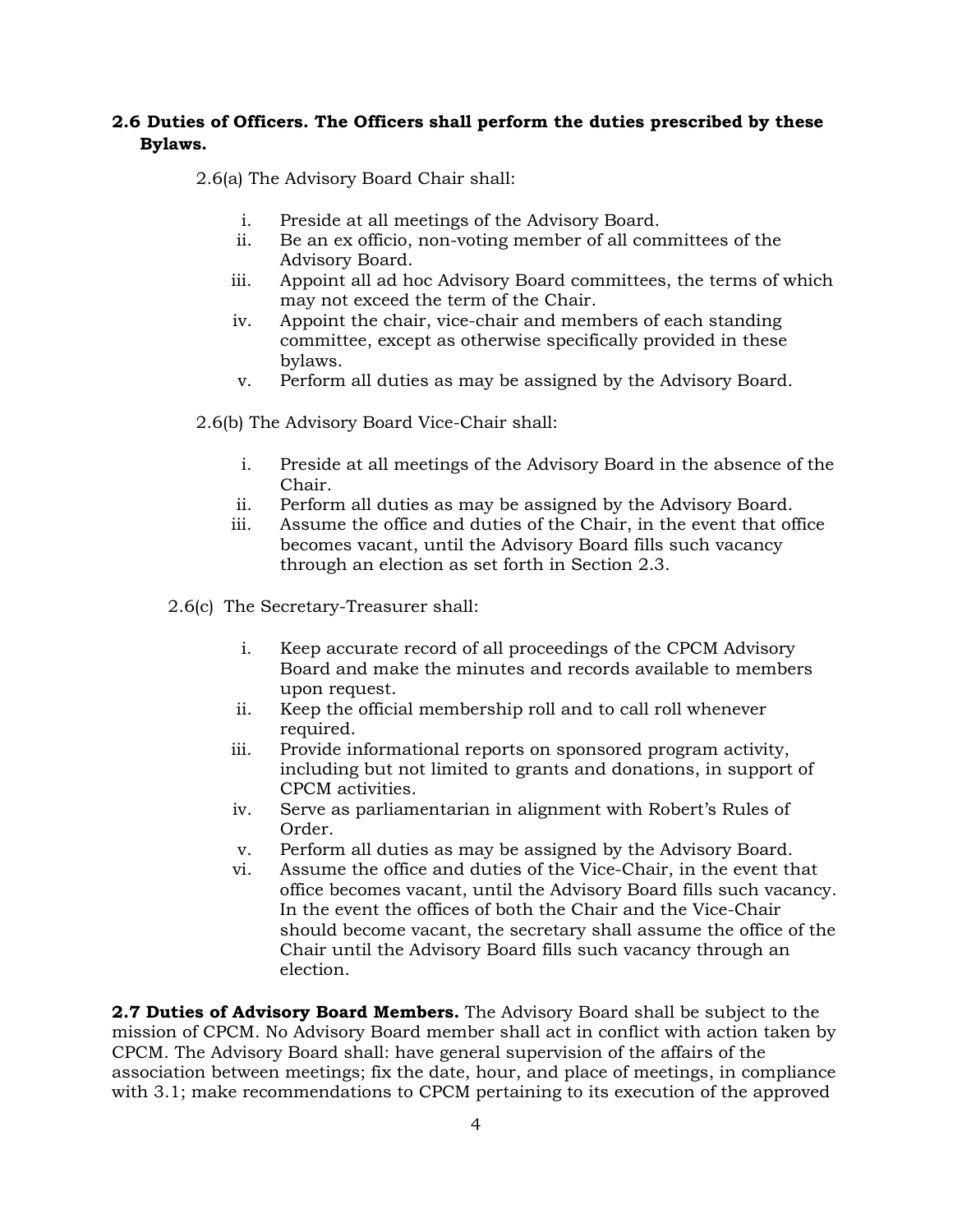strategic plan; declare an office vacant; adopt rules as needed to carry on the business of the board, provided such rules are not in conflict with these bylaws or any special rules of order or standing rules adopted by CPCM or its parent organization; and perform such other duties as are specified in these bylaws or ordered by CPCM or its parent organization.

2.7(1) Conflict of Interest. Advisory Board members shall, prior to voting on a funding issue that involves any program or agency in which they participate as an employee or member of the governing authority, disclose their interest in said program or agency and any conflict that may cause undue bias in their vote. If a member of the Advisory Board has declared a conflict of interest, the member shall abstain from speaking or voting on such issue; however, the member does not need to leave the room during discussion or voting on the issue.

# **Article III. Meetings**

**3.1 Meetings.** Regular meetings of the Advisory Board shall be held quarterly, in the months of January, April, August, and November of each year.

3.1(a). When possible, the annual meeting shall be held in conjunction with the April quarterly meeting.

3.1(b). Special meetings may be called by the Advisory Board Chair and shall be called upon the written request of sixteen (16) members of the Advisory Board. The purpose of the meeting shall be stated in the call and at least two (2) days written notice shall be given.

**3.2 Quorum.** A majority of the seated members of the Advisory Board shall constitute a quorum.

**3.3 Parliamentary Authority**. The rules contained in the current edition of *Robert's Rules of Order Newly Revised* shall govern the proceedings of this association in all cases to which they are applicable

**3.4 Minutes.** The Secretary-Treasurer (or his or her designee) shall keep and retain minutes of all meetings of the Advisory Board and the committees and shall furnish copies of such minutes to Advisory Board members in a regular fashion.

#### **Article IV. Committees**

**4.1 Standing Committees.** The standing committees shall be a Native American Liaison committee and a Grants committee.

4.1(a) Standing Committee Composition. The Advisory Board Chair, with the assistance of the CPCM Director, shall appoint the chairperson and committee members of all standing committees. The chairperson of a standing committee shall be an Advisory Board member. Other committee members may come from the public at large.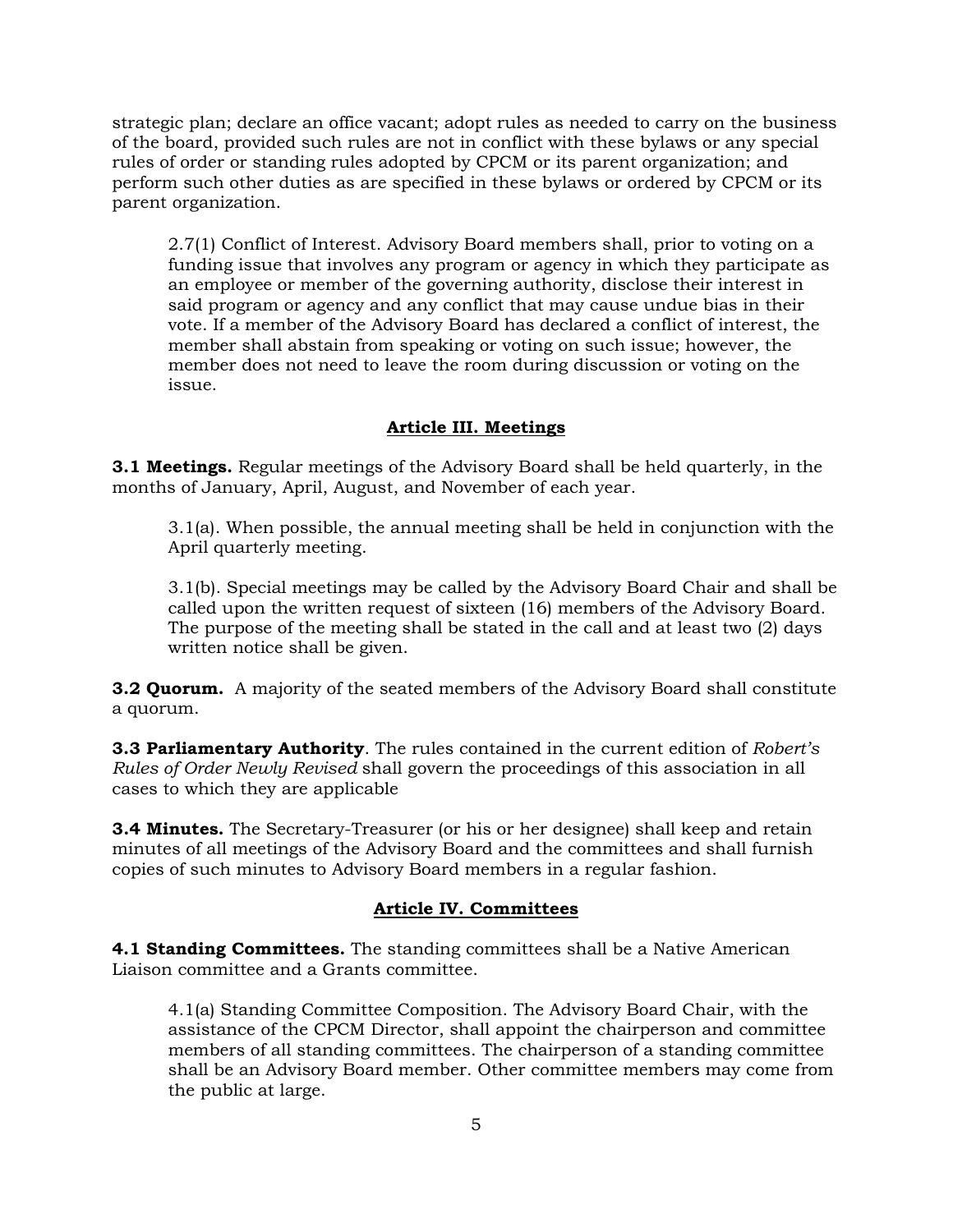4.1(b) Native American Liaison Committee - Duties. The Native American Liaison Committee shall oversee tribal outreach and will assist the CPCM Director in developing a work plan specific to Native Nations.

4.1(c) Grants Committee - Duties. The Grants Committee shall assist the CPCM Director in identifying funding sources for all work plans and coordinating grant applications.

**4.2 Other Committees.** Other committees, standing or special, shall be created in order to carry on the work of CPCM. The chairperson and members of such committees shall be appointed by the Advisory Board Chair. In the absence of the Advisory Board Chair, the Advisory Board may appoint the chairperson and members of a special committee, who shall be treated as though appointed by the president.

**4.3. Executive Committee.** An Executive Committee shall be formed to act for and on behalf of the CPCM Advisory Board when the board is not in session. The Executive Committee shall be accountable to the board for its actions. The Executive Committee shall be composed of the board chair, the board vice-chair, and three board members to be recommended by the Nominating Committee.

4.3(a) Any member of the CPCM Advisory Board may submit their name for selection per Article IV, Section 3(a). Executive Committee members will be selected at the annual meeting for a term of two (2) years.

4.3(b) At least one of the Executive Committee members shall include an Indigenous Tribal Representative or an Indigenous Tribal Advocate.

4.3(c) The Nominating Committee is charged with presenting a slate of candidates for the Executive Committee that is diverse in nature and representative of the demographics of South Dakota and Advisory Board members.

**4.4. Nominating Committee.** At the direction of the Advisory Board Chair, a Nominating Committee will be formed. The Nominating Committee shall nominate at least one candidate for each officer, professional advocate agency, and community advocate position that will be elected at the next annual meeting of the Advisory Board.The Nominating Committee shall submit nominations for the offices defined in these Bylaws at least twenty (20) days in advance of the annual meeting.

4.4 (a). Nominations. Any member of the Advisory Board may submit his or her own or another person's name as a prospective officer or advocate. Officers must be members of the Advisory Board. Such a submission should be made to the CPCM Director at least two weeks prior to the April meeting. The recommendations of the Nominating Committee may include the names of members that have not been submitted in such a manner.

**4.5 Ex-officio Membership.** The Chair shall be an ex-officio member of all committees except the Nominating Committee.